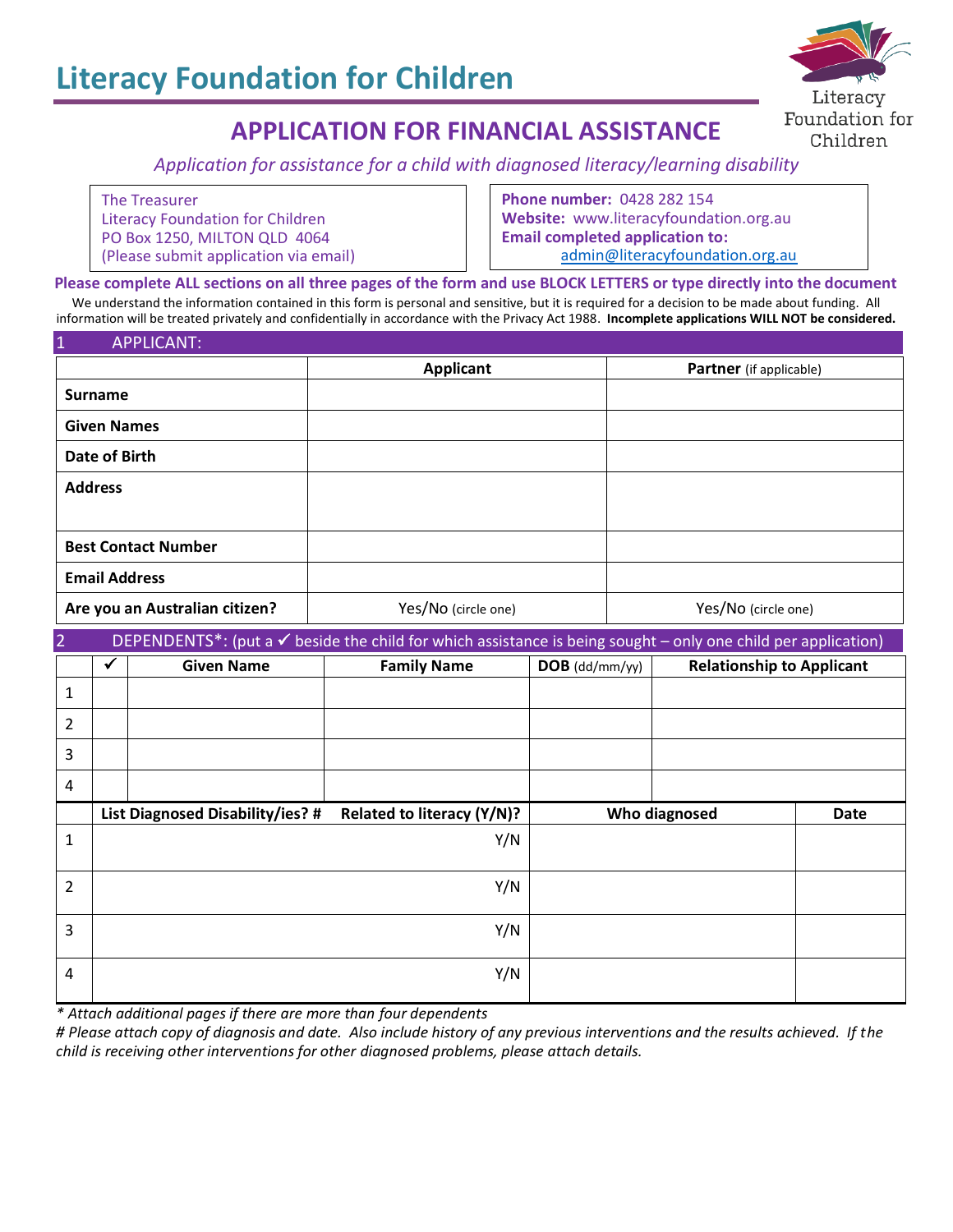| <b>Name of Practitioner</b>                                                      | Email<br>Phone No. | <b>Total Cost #</b> |  |  |  |  |  |
|----------------------------------------------------------------------------------|--------------------|---------------------|--|--|--|--|--|
|                                                                                  |                    |                     |  |  |  |  |  |
|                                                                                  |                    |                     |  |  |  |  |  |
| Description of services to be provided and dates the services will be provided*: |                    |                     |  |  |  |  |  |

*# Total cost means cost of total assessment/treatment/intervention from start to finish, not the weekly consultation fee. \* Please attach details of intervention management plan and/or goals set by practitioner including timeframe/target dates.*

\_\_\_\_\_\_\_\_\_\_\_\_\_\_\_\_\_\_\_\_\_\_\_\_\_\_\_\_\_\_\_\_\_\_\_\_\_\_\_\_\_\_\_\_\_\_\_\_\_\_\_\_\_\_\_\_\_\_\_\_\_\_\_\_\_\_\_\_\_\_\_\_\_\_\_\_\_\_\_\_\_\_\_\_\_\_\_\_\_\_\_\_\_\_\_\_\_

\_\_\_\_\_\_\_\_\_\_\_\_\_\_\_\_\_\_\_\_\_\_\_\_\_\_\_\_\_\_\_\_\_\_\_\_\_\_\_\_\_\_\_\_\_\_\_\_\_\_\_\_\_\_\_\_\_\_\_\_\_\_\_\_\_\_\_\_\_\_\_\_\_\_\_\_\_\_\_\_\_\_\_\_\_\_\_\_\_\_\_\_\_\_\_\_\_

\_\_\_\_\_\_\_\_\_\_\_\_\_\_\_\_\_\_\_\_\_\_\_\_\_\_\_\_\_\_\_\_\_\_\_\_\_\_\_\_\_\_\_\_\_\_\_\_\_\_\_\_\_\_\_\_\_\_\_\_\_\_\_\_\_\_\_\_\_\_\_\_\_\_\_\_\_\_\_\_\_\_\_\_\_\_\_\_\_\_\_\_\_\_\_\_\_

\_\_\_\_\_\_\_\_\_\_\_\_\_\_\_\_\_\_\_\_\_\_\_\_\_\_\_\_\_\_\_\_\_\_\_\_\_\_\_\_\_\_\_\_\_\_\_\_\_\_\_\_\_\_\_\_\_\_\_\_\_\_\_\_\_\_\_\_\_\_\_\_\_\_\_\_\_\_\_\_\_\_\_\_\_\_\_\_\_\_\_\_\_\_\_\_\_

\_\_\_\_\_\_\_\_\_\_\_\_\_\_\_\_\_\_\_\_\_\_\_\_\_\_\_\_\_\_\_\_\_\_\_\_\_\_\_\_\_\_\_\_\_\_\_\_\_\_\_\_\_\_\_\_\_\_\_\_\_\_\_\_\_\_\_\_\_\_\_\_\_\_\_\_\_\_\_\_\_\_\_\_\_\_\_\_\_\_\_\_\_\_\_\_\_

\_\_\_\_\_\_\_\_\_\_\_\_\_\_\_\_\_\_\_\_\_\_\_\_\_\_\_\_\_\_\_\_\_\_\_\_\_\_\_\_\_\_\_\_\_\_\_\_\_\_\_\_\_\_\_\_\_\_\_\_\_\_\_\_\_\_\_\_\_\_\_\_\_\_\_\_\_\_\_\_\_\_\_\_\_\_\_\_\_\_\_\_\_\_\_\_\_

\_\_\_\_\_\_\_\_\_\_\_\_\_\_\_\_\_\_\_\_\_\_\_\_\_\_\_\_\_\_\_\_\_\_\_\_\_\_\_\_\_\_\_\_\_\_\_\_\_\_\_\_\_\_\_\_\_\_\_\_\_\_\_\_\_\_\_\_\_\_\_\_\_\_\_\_\_\_\_\_\_\_\_\_\_\_\_\_\_\_\_\_\_\_\_\_\_

\_\_\_\_\_\_\_\_\_\_\_\_\_\_\_\_\_\_\_\_\_\_\_\_\_\_\_\_\_\_\_\_\_\_\_\_\_\_\_\_\_\_\_\_\_\_\_\_\_\_\_\_\_\_\_\_\_\_\_\_\_\_\_\_\_\_\_\_\_\_\_\_\_\_\_\_\_\_\_\_\_\_\_\_\_\_\_\_\_\_\_\_\_\_\_\_\_

\_\_\_\_\_\_\_\_\_\_\_\_\_\_\_\_\_\_\_\_\_\_\_\_\_\_\_\_\_\_\_\_\_\_\_\_\_\_\_\_\_\_\_\_\_\_\_\_\_\_\_\_\_\_\_\_\_\_\_\_\_\_\_\_\_\_\_\_\_\_\_\_\_\_\_\_\_\_\_\_\_\_\_\_\_\_\_\_\_\_\_\_\_\_\_\_\_

4 REASON FOR SEEKING FINANCIAL ASSISTANCE TO HELP WITH YOUR CHILD'S WITH LITERACY:

*Feel free to attach any other information that you believe will assist you with your application.*

### 5 IMPACT STATEMENT:

What is the impact on the child and the family because of the child's disability?

| $6\overline{6}$<br>INCOME AND EXPENSE DETAILS: |           |         |  |  |
|------------------------------------------------|-----------|---------|--|--|
| <b>Employment Information</b>                  | Applicant | Partner |  |  |
| What is your current occupation?               |           |         |  |  |
| Employer Name / Self Employed                  |           |         |  |  |
| Weekly Income #                                |           |         |  |  |
| How long employed.                             |           |         |  |  |
| If Unemployed, Reason and How Long             |           |         |  |  |
| Government Benefits Declaration.               |           |         |  |  |
| <b>Type</b>                                    |           |         |  |  |
| Fortnightly amount                             |           |         |  |  |
| Other Income sources                           |           |         |  |  |
| Type or Source                                 |           |         |  |  |
| Weekly amount                                  |           |         |  |  |
| Living arrangements                            |           |         |  |  |
| Rental / Owner #                               |           |         |  |  |
| If Owner, Mortgage/No Mortgage                 |           |         |  |  |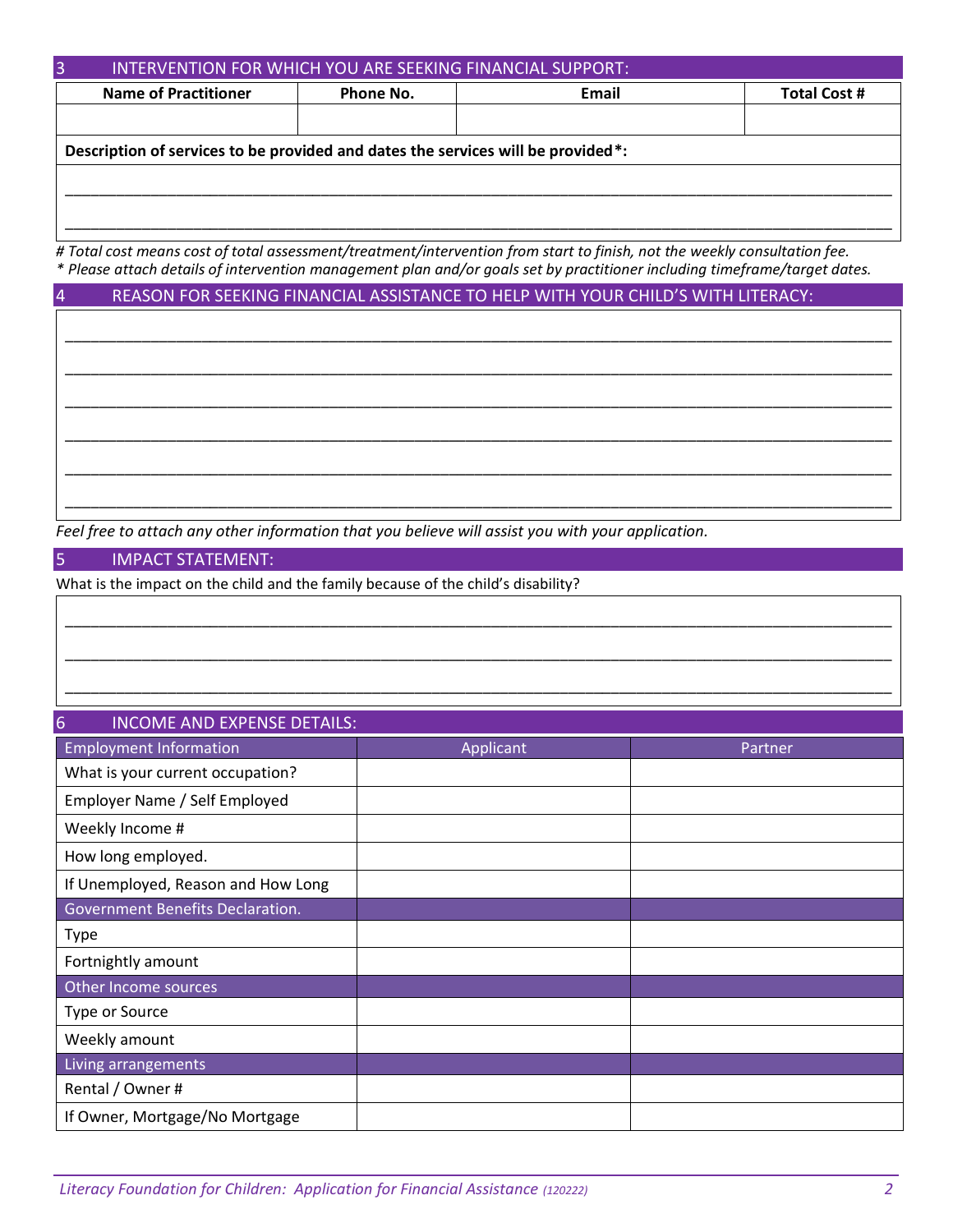|                                                                            | Applicant | Partner |
|----------------------------------------------------------------------------|-----------|---------|
| How long have you lived at your address                                    |           |         |
| Weekly Rental/Minimum Weekly<br>Mortgage Payment                           |           |         |
| If Mortgage, Balance (Amount Owing)                                        |           |         |
| Social Housing                                                             |           |         |
| <b>Accommodation Type</b>                                                  |           |         |
| Weekly Payment (if any)                                                    |           |         |
| <b>Health Insurance</b>                                                    |           |         |
| Can you claim any private health<br>insurance to cover intervention costs? |           |         |
| If so, how much?                                                           |           |         |

*If any of the above amounts are shared, then either put in one column or split equally between Applicant and Partner.*

*# Where applicable, please attach supporting documentation, eg 3 most recent pay slips, letter from your Accountant, ATO Tax Return, bank statements, rental agreement, etc.*

## 7 REFERENCES:

Please provide two references who are not family members who can be contacted to discuss your child and their needs. For example, family friends, teachers, medical practitioner.

| Name of referee | <b>Contact phone number</b> | How they know you or your child | <b>Number of</b><br>years known |  |  |
|-----------------|-----------------------------|---------------------------------|---------------------------------|--|--|
|                 |                             |                                 |                                 |  |  |
|                 |                             |                                 |                                 |  |  |
|                 |                             |                                 |                                 |  |  |

## 8 HOW YOU LEARNT ABOUT THE FOUNDATION:

#### How did you learn about the Literacy Foundation for Children?

#### 9 COMMITMENT TO INTERVENTION:

Is the applicant committed to the intervention required? This commitment involves (where applicable):

- $\triangleright$  Performing the required follow up set by the practitioner
- $\triangleright$  Maintaining an open and communicative relationship with the practitioner
- $\triangleright$  Making correct payments for intervention at the appointed times
- ➢ Bringing all materials required to each appointment
- $\triangleright$  Giving 24 hours' notice when cancelling
- $\triangleright$  Endeavoring to keep all appointments (not cancelling regularly)
- $\triangleright$  Maintain a minimum standard of self-discipline and behavior to allow intervention to be successful.

## Circle One: Yes/No

#### 10 CHECKLIST:

Please ensure you have completed all the following:



- $\Box$  Filled out all sections of the application form;
- ❑ Attached documentation showing diagnosis of learning disability (section 2);
- $\Box$  Provided details of intervention being undertaken including the total cost (section 3);
- Provided the total cost for intervention (section 3);
- $\Box$  Signed the Declaration (section 11).

Applications which are incomplete or not accompanied by supporting documentation will not be considered.